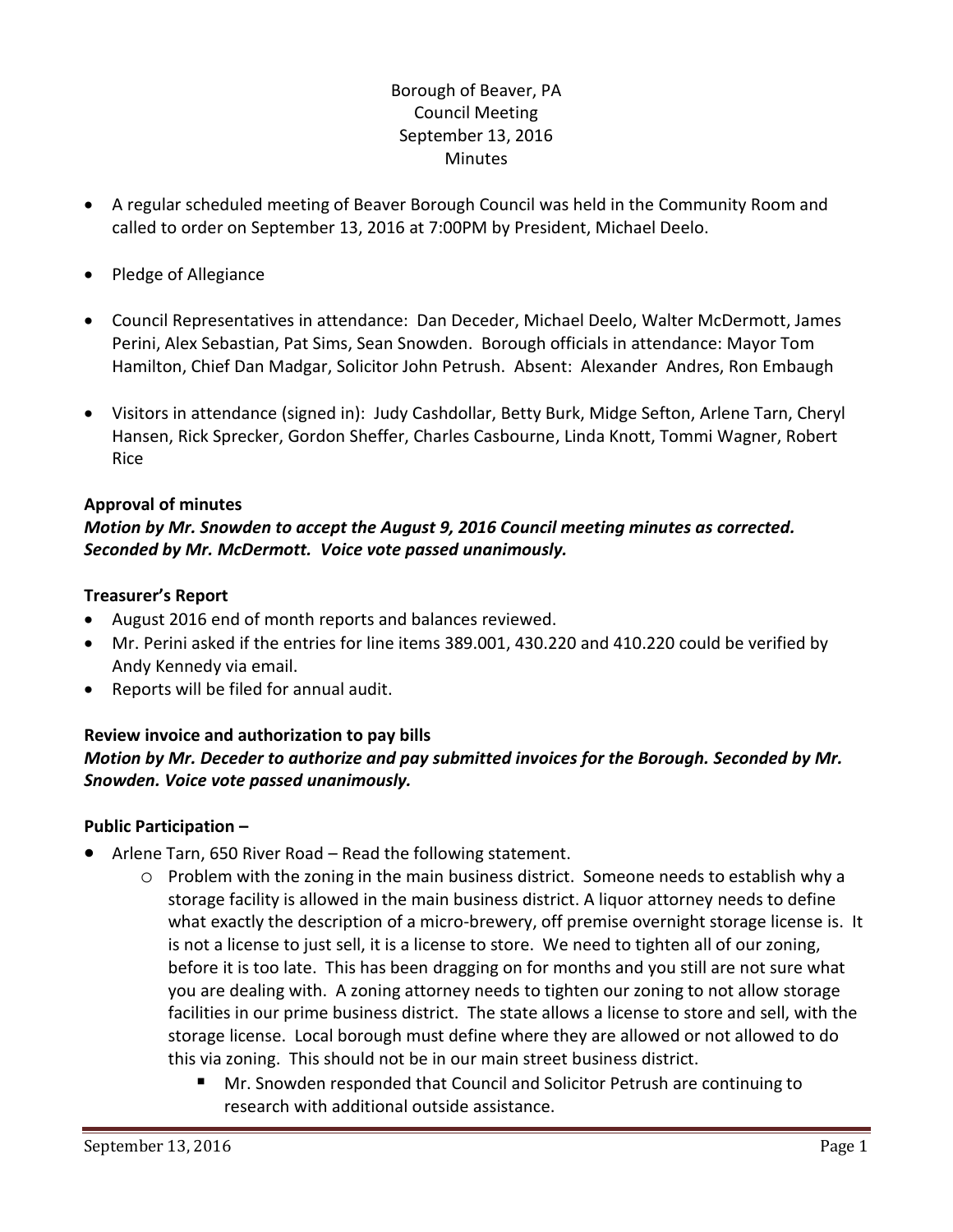- Betty Burk, 888 4<sup>th</sup> Street
	- o Concerned with the time frame with the liquor situation, action need to be taken quickly.
	- $\circ$  Should not allow murals to be painted on buildings it is inviting vandalism.
	- o Upset that alcohol was served at last years Light up Night.
- Tommi Wagner, 230 Beaver Street
	- o Stated being a dry town is an asset and Council should do everything possible to maintain being a dry town.
	- o Questioned the article in the Beaver County Times regarding painting a mural between the alley of the borough building and Michael's Carpet.
		- Mr. Madgar stated the article was taken out of context. He was approached by someone wanting to paint a mural on a privately owned building in which Mr. Madgar explained that Columbia Gas would be working on the alley in the near future and there was a possibility of closing the alley. He also stated that council and zoning would need to review and approve any plans of the alley.
			- Mr. Madgar spoke to Mr. Martone regarding the mural; it's not advertising, they can paint the building as they want.
		- Betty Burke questioned why the consideration of closing the alley.
			- Mr. Madgar explained that exiting the alley on to Third Street is extremely dangerous to pedestrians walking on the sidewalk. In addition, closing the alley would create additional parking spaces on Third Street. Another option would be to make the alley a one-way.
		- Mr. Deelo stated these are just ideas at this point. Council would need to review all proposals and ideas and have a public meeting if and when the plans become reality.
- Gordon Sheffer, 453 Third Street Questioned if Third Street would be closed during the Columbia Gas construction.
	- o Mr. Madgar stated only the alley and some of the back parking lot will be closed.

## **Reports – Commissions**

**Council of Governments (COG) –** Reported by Mr. Deceder

- No meeting was held in August.
- Reminder of the Annual Regional Meeting held on September 22, 2016

**Business District Authority – No report** 

**Civil Service Commission –** No meeting held in August

**Zoning Hearing Board –** No meeting held in August

**Planning Commission –** No meeting held in August

#### **Tree Commission –**

July 25, 2016 meeting minutes enclosed in council packet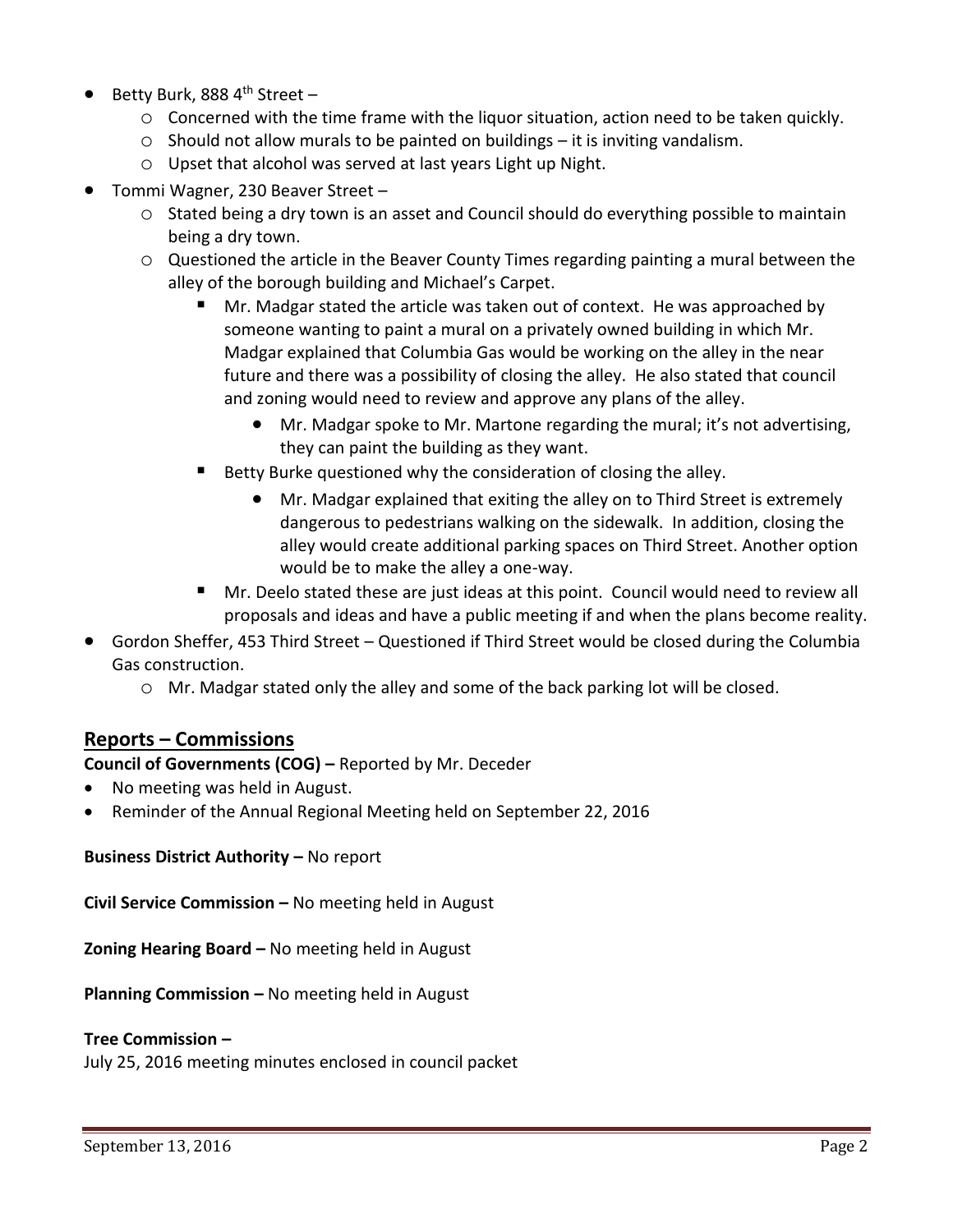## **Code Enforcement Officer Report –** Reported by Mr. Sprecker

August 2016 report enclosed in council packet

## **Historic Architectural Review Board (HARB) –** Reported by Robert Rice

- No meeting in August
- HARB members discussed deviating from protocol regarding the demolition permit of 425 Drave Avenue.
	- $\circ$  HARB based its decision on two factors that make this a unique exception to an otherwise mandated, legal Borough process:
		- Official declaration and posting of the property as condemned and its untenable structural condition posing danger to public safety, and
		- Need to expedite due to the advanced age and declining health of the owner/applicant so the property doesn't fall into legal "heirship limbo".
	- o Mr. Deelo stated money appropriated by Shell Corporation to assist the borough with historic preservation is being administrated by the Pennsylvania Historic Museum Commission. Mr. Deelo is planning to discuss with them the Memorandum of Understanding. This will be a good opportunity for HARB to consider a revised Historic Preservation Ordinance.

# **Council Committee Reports**

**Public Safety –** Reported by Mr. Snowden

- No meeting held in August
- Several concerns were mentioned during the Recreation Committee meeting in which he spoke to Mr. Madgar regarding recent events of cars being parked close to monuments and children climbing on monuments.
	- $\circ$  Mr. Madgar stated he will review options to keep the monuments safe hope to have a plan in place within the next year.
	- o Mr. Madgar stated the committee involved with the Vietnam Veterans Monument will be submitting a permit to have a fence around the monument. The permit will be reviewed by the Zoning Department.

**Finance –** Reported by Mr. Perini

- No meeting held in August
- Currently working on the budget process

## **Highway –** Reported by Mr. McDermott

August 25, 2016 meeting minutes enclosed in council packet

## **General Government –**

- August 23, 2016 meeting minutes enclosed in council packet
- Mr. Deelo thanked the Planning Commission for all their work regarding the Comprehensive Plan. A motion will be made during the New Business section of the meeting.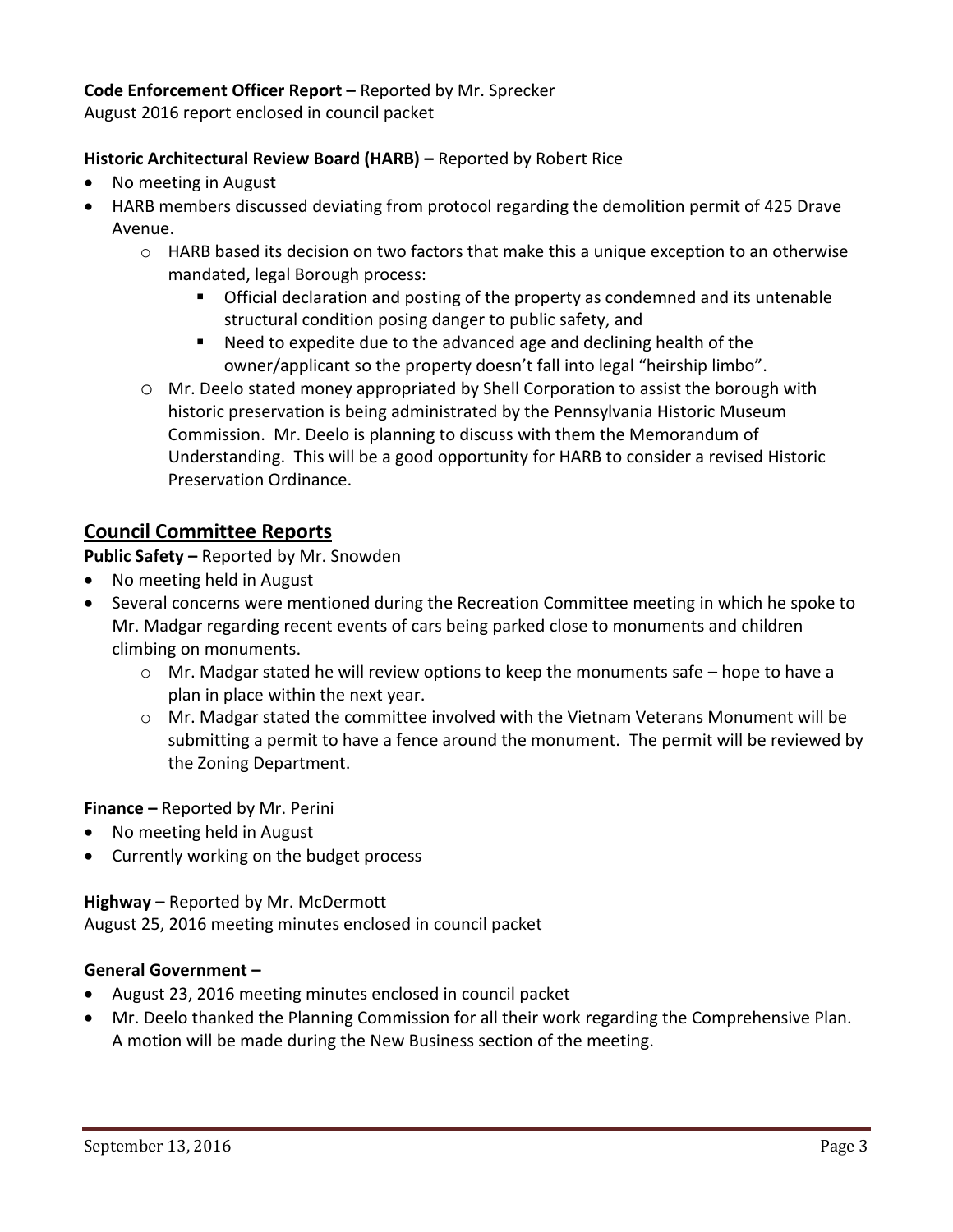## **Code Enforcement –** Reported by Mr. Sebastian

- Reviewed the August 22, 2016 meeting minutes enclosed in council packet
	- $\circ$  Mentioned the following attended the August 22<sup>nd</sup> meeting: Mr. McDermott, Mr. Deelo, Mr. Deceder, Mr. Madgar, Mr. Sebastian
- Mr. Madgar stated a meeting is scheduled with New Brighton to review their Rental Registration process.
- Stated that council received an email from Midge Sefton regarding the importance of the beer sales issue in Beaver Borough.

### **Recreation –**

September 6, 2016 meeting minutes enclosed in council packet

### **Water & Sewer -** Reported by Mr. Sims

- Reviewed the August 17, 2016 meeting minutes enclosed in council packet
- Two of our water tanks are located in Brighton Township
	- o The 2 million gallon tank is in need of repair estimated cost of \$750,000.
	- o Recently found out that we can get by with just the 1 million gallon tank.
		- Will be targeted for future demolition.

## **Reports**

### **Manager's Report –** Reported by Chief Madgar

- Reviewed the August 2016 report enclosed in council packet
- September  $15<sup>th</sup>$  Mr. Kennedy, Mr. Snowden and he will meet with Carrie Rowe regarding the School Resource Officer
- Explained the \$17,500 bid enclosed in council packet regarding License Plate Recognition (LPR) and the benefits to the borough.
	- o Mr. Deelo requested Public Safety Committee to review and bring motion to council

## **President's Report –** Reported by Mr. Deelo

- August 17, 2016 report with Shell representatives enclosed in council packet
- Announced an Executive Session after the adjournment of the regular meeting regarding personnel performance issue. No motions will be made.

#### **Mayor Hamilton –** No report

**Police Chief Madgar – No report** 

## **Fire Department –** Reported by Mr. Perini Transmission on the ladder truck was replaced.

#### **Emergency Management Coordinator - No report**

## **Borough Engineer and Water/Sewer Engineer –**

August 2016 monthly reports enclosed in council packet